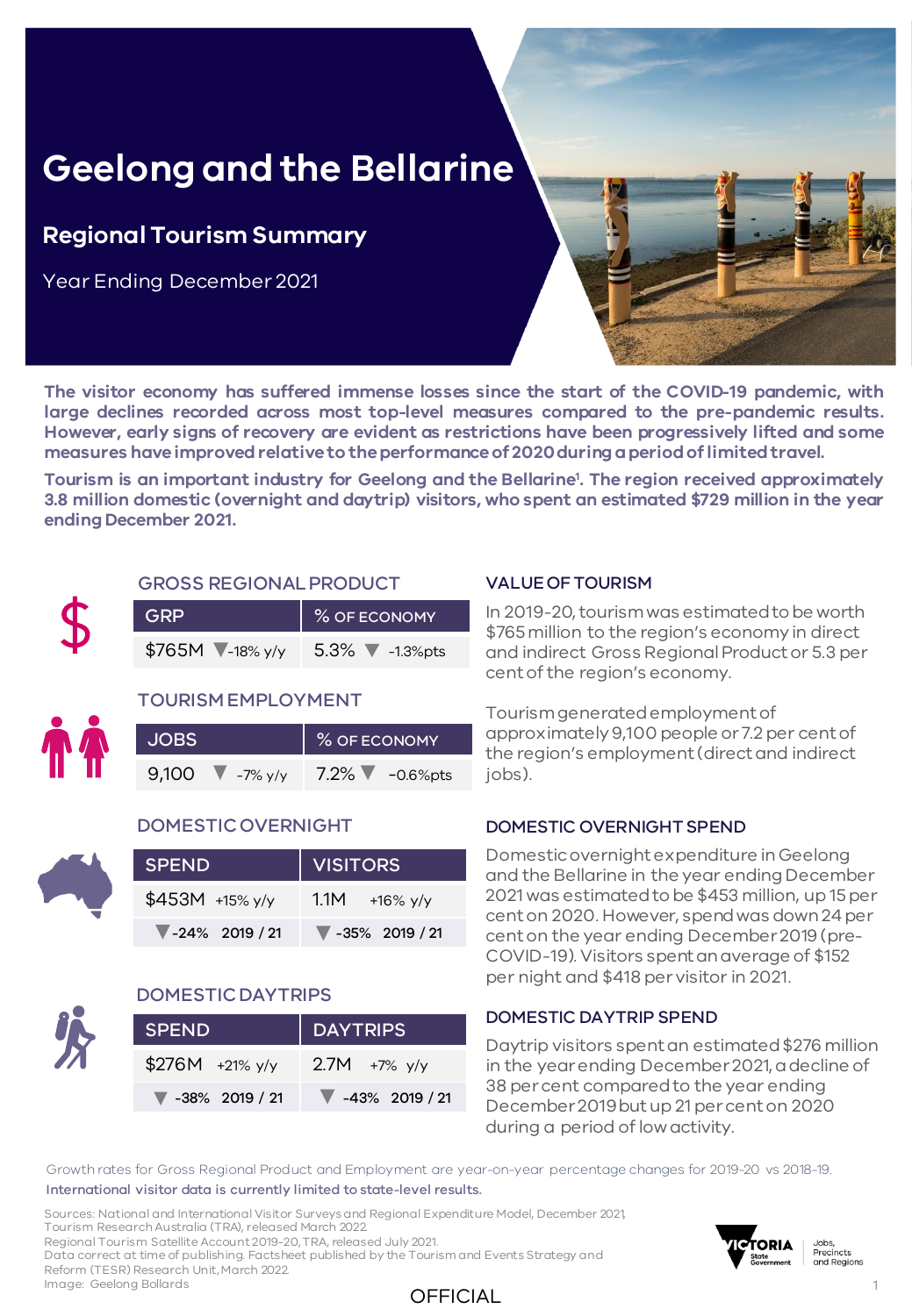## **Geelong and the Bellarine**

**Key Regional Tourism Statistics** 

| <b>Tourism Economic Contribution</b> |      |      |      |      |      | 2014-15 2015-16 2016-17 2017-18 2018-19 2019-20 | <b>YOY</b><br>change<br>$(2019 - 20)$<br>$(\%)$ |
|--------------------------------------|------|------|------|------|------|-------------------------------------------------|-------------------------------------------------|
| <b>Gross Regional Product (GRP)</b>  |      |      |      |      |      |                                                 |                                                 |
| Direct GRP (\$m)                     | 359  | 390  | 425  | 444  | 493  | 415                                             | $-16%$                                          |
| Indirect GRP (\$m)                   | 331  | 356  | 393  | 404  | 437  | 350                                             | $-20%$                                          |
| Total GRP (\$m)                      | 690  | 745  | 819  | 848  | 930  | 765                                             | -18%                                            |
| Direct GRP (%)                       | 3.1% | 3.2% | 3.4% | 3.3% | 3.5% | 2.9%                                            | $-0.6%$ pts                                     |
| Indirect GRP (%)                     | 2.8% | 3.0% | 3.1% | 3.0% | 3.1% | 2.4%                                            | $-0.7%$ pts                                     |
| Total GRP (%)                        | 5.9% | 6.2% | 6.5% | 6.3% | 6.5% | 5.3%                                            | $-1.3%$ pts                                     |
| <b>Persons Employed</b>              |      |      |      |      |      |                                                 |                                                 |
| Direct Employment (000s)             | 5.9  | 6.2  | 6.8  | 6.9  | 7.2  | 7.0                                             | $-3%$                                           |
| Indirect Employment (000s)           | 1.9  | 2.1  | 2.3  | 2.3  | 2.6  | 2.1                                             | $-18%$                                          |
| Total Employment (000s)              | 7.8  | 8.3  | 9.1  | 9.3  | 9.8  | 9.1                                             | -7%                                             |
| Direct Employment (%)                | 5.3% | 5.5% | 5.8% | 5.7% | 5.8% | 5.5%                                            | $-0.2%$ pts                                     |
| Indirect Employment (%)              | 1.7% | 1.8% | 1.9% | 1.9% | 2.0% | 1.7%                                            | $-0.4%$ pts                                     |
| Total Employment (%)                 | 7.0% | 7.3% | 7.7% | 7.6% | 7.8% | 7.2%                                            | $-0.6%$ pts                                     |

| Visitors, Nights and Expenditure               | YE Decl<br>2016 | 2017  | 2018  | YE Dec   YE Dec   YE Dec   YE Dec<br>2019 | 2020           | <b>YE Dec</b><br>2021    | <b>YOY</b><br>change<br>(YE Dec<br>$2020 - 21$<br>(%) | 2 year<br>change<br>(YE Dec<br>2019-21)<br>$(\%)$ | <b>YE Dec</b><br>2021 Share<br>Total |
|------------------------------------------------|-----------------|-------|-------|-------------------------------------------|----------------|--------------------------|-------------------------------------------------------|---------------------------------------------------|--------------------------------------|
| <b>Domestic</b>                                |                 |       |       |                                           |                |                          |                                                       |                                                   |                                      |
| Daytrip visitors (000's)                       | 3,391           | 3,887 | 3,907 | 4,696                                     | 2,509          | 2,677                    | 7%                                                    | $-43%$                                            | 71.2%                                |
| Overnight visitors (000's)                     | 1,328           | 1,406 | 1,412 | 1,669                                     | 936            | 1,084                    | 16%                                                   | $-35%$                                            | 28.8%                                |
| Total domestic visitors (000's)                | 4,720           | 5,292 | 5,319 | 6,365                                     | 3,445          | 3,761                    | 9%                                                    | $-41%$                                            | 100.0%                               |
| Visitor nights (000's)                         | 3,401           | 3,785 | 3,492 | 4,183                                     | 3,037          | 2,983                    | $-2%$                                                 | $-29%$                                            | 100.0%                               |
| Length of stay (nights)                        | 2.6             | 2.7   | 2.5   | 2.5                                       | 3.2            | 2.8                      |                                                       |                                                   |                                      |
| Daytrip Expenditure (\$m)                      | 265             | 366   | 348   | 442                                       | 228            | 276                      | 21%                                                   | $-38%$                                            | 37.8%                                |
| Daytrip spend per trip                         | 78              | 94    | 89    | 94                                        | 91             | 103                      |                                                       |                                                   |                                      |
| Domestic Overnight Expenditure (\$m)           | 505             | 480   | 540   | 598                                       | 393            | 453                      | 15%                                                   | $-24%$                                            | 62.2%                                |
| Domestic Overnight Spend per Visitor (\$)      | 380             | 341   | 382   | 358                                       | 419            | 418                      |                                                       |                                                   |                                      |
| Domestic Overnight Spend per Night (\$)        | 148             | 127   | 155   | 143                                       | 129            | 152                      |                                                       |                                                   |                                      |
| Total Domestic Expenditure (\$m)               | 770             | 846   | 888   | 1,040                                     | 621            | 729                      | 17%                                                   | $-30%$                                            | 100.0%                               |
| International                                  |                 |       |       |                                           |                |                          |                                                       |                                                   |                                      |
| Overnight visitors (000's)                     | 54              | 57    | 56    | 63                                        | 16             | $\overline{\phantom{0}}$ | $\overline{\phantom{a}}$                              | $\overline{\phantom{a}}$                          | $\overline{\phantom{0}}$             |
| Visitor nights (000's)                         | 723             | 951   | 851   | 1,482                                     | $\overline{a}$ | $\overline{\phantom{a}}$ | $\overline{\phantom{0}}$                              | $\overline{\phantom{a}}$                          | Ξ.                                   |
| Length of stay (nights)                        | 13.3            | 16.7  | 15.2  | 23.5                                      | ÷,             | $\overline{\phantom{a}}$ |                                                       |                                                   |                                      |
| International Overnight Expenditure (\$m)      | 66              | 88    | 101   | 94                                        | ÷,             | $\overline{\phantom{a}}$ | ۰                                                     | $\overline{\phantom{m}}$                          | $\overline{\phantom{0}}$             |
| International Overnight Spend per Visitor (\$) | 1,225           | 1,547 | 1,801 | 1,498                                     | ÷,             | $\overline{\phantom{a}}$ |                                                       |                                                   |                                      |
| International Overnight Spend per Night (\$)   | 92              | 93    | 119   | 64                                        | ۰              | $\overline{\phantom{0}}$ |                                                       |                                                   |                                      |

For year ending December 2021, international visitor data is currently limited to state-level results.

Sources: National and International Visitor Surveys and Regional Expenditure Model, December 2021, TRA, released March 2022.

Regional Tourism Satellite Account 2019-20, TRA, released July 2021.

Improvements in the NVS methodology has resulted in a break in series. Please use caution when comparing 2020 and 2021 results with previous time periods and releases.

For further information on methodology changes and impacts refer to the TRA NVS Methodology.

Note: Figures noted as '-' are under the publishable threshold.

Factsheet published by the TESR Research Unit, March 2022